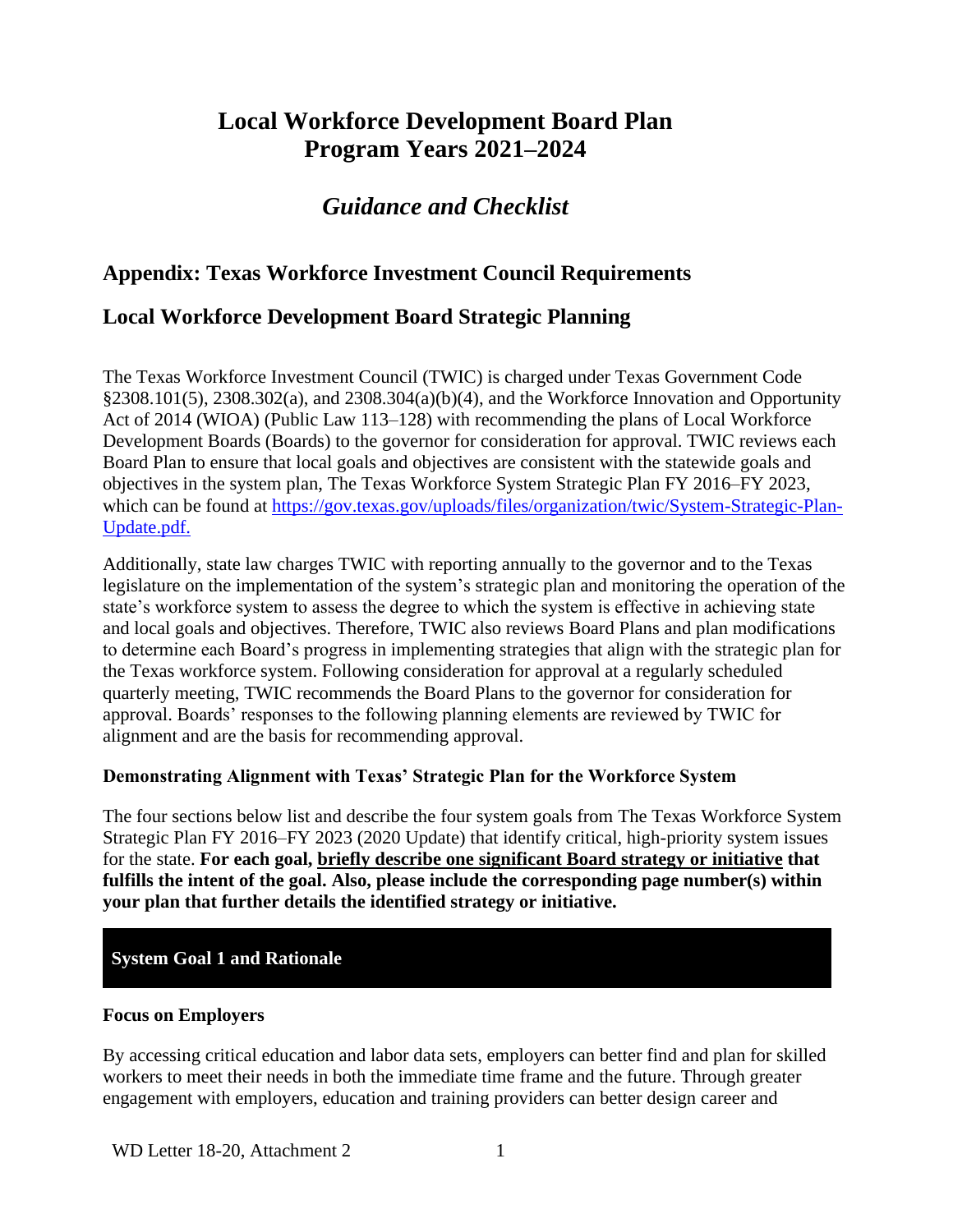technical education content and delivery options that are more aligned with industry needs. Providers can make adjustments in program content to benefit employers and students, as well as address both state and regional economic needs.

# **System Goal 1—Local Board Response**

### **Board response and corresponding plan page number(s): 1 –**

The Gulf Coast Workforce Board uses data to drive decisions throughout the system. The Board uses employment projection data and performance measures in our strategic plan to guide the development of our region's pool of human talent to meet the needs of employers.

The Gulf Coast Region boasts an estimated 147,000 total employers representing hundreds of public and private industries. The overwhelming majority of Gulf Coast employers are small businesses employing 100 or fewer workers. However, the largest percentages of private-sector jobs are with those companies that employ more than 100 workers. The ability to fill the workforce needs of local employers in the Gulf Coast Region has always been a high priority, and collaboration with our local workforce partners, including our local education and training providers, is key to producing the amount of skilled workers needed to meet our employers' needs.

Through its operating affiliate Workforce Solutions, the Board has established a service delivery system to deliver skilled workers for employers and help individual people get a job, keep a job or get a better job. With a region-wide Employer Service; 28 full-time local career offices; 14 adult education providers; and a network of training, support service, and early education providers, Workforce Solutions offers a full range of workforce and career service for its customers. During the most recent year, the Board and Workforce Solutions:

- Helped more than 21,500 employers;
- Helped more than 193,000 people go to work;
- Provided basic education for more than 18,490; and
- Used \$247 million in financial aid to provide training scholarships, work-based learning, work search and work entry support services, and assistance with early education/child care expenses.

Workforce Solutions has an excellent relationship with our local education partners, including our community college partners. The community colleges provide educational programs leading to degrees and technical certificates, adult education and English as second language instruction, and other training. They work with the Board in developing customized training for employers, and consult with us in developing proposals related to workforce training. The colleges in the area are valuable partners in developing industry-based initiatives to address workforce issues in the region.

The region's 76 public school districts are key partners in addressing many of the long-term shortages of skilled workers in our region. The Board has an existing relationship with many school districts, many career offices work directly with middle and high schools in their communities. The career offices are charged with providing service to young people in their schools. In addition to serving individual youth, many of whom are out of school, the Board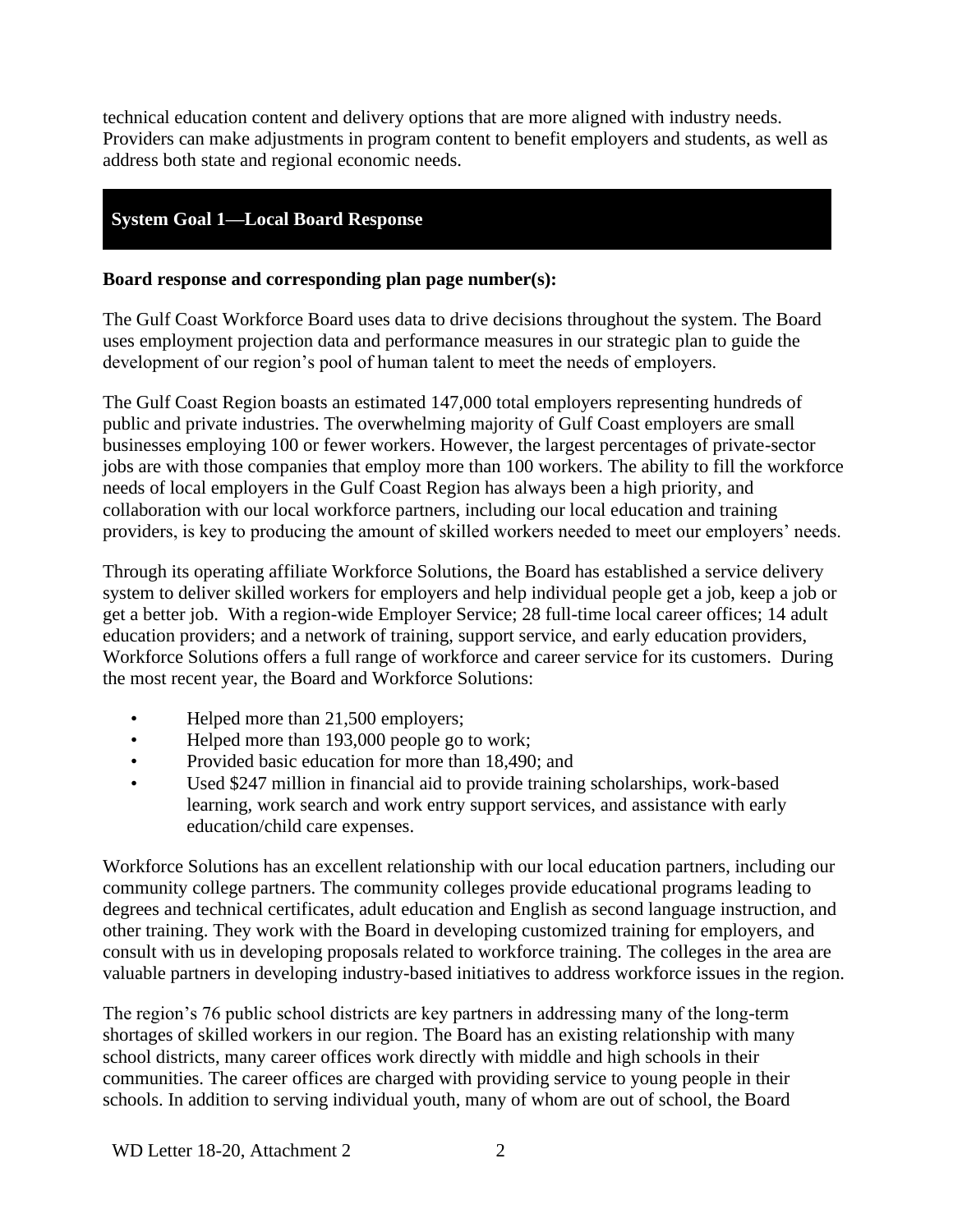continues to work with schools broadly to provide good labor market information to schools, parents and young people. We continue to expand and improve our labor market information and career planning products which include the High-Skill, High-Growth Guide, Focus on Industry and Occupation profiles, When I Grow Up and Choices Planner. Our goal is to support schools in their efforts to reduce drop-out rates, target resources to prepare youth for the good jobs of the future, and provide both parents and students information they can use in selecting course work and career opportunities. The Board's Education Committee provides guidance and oversight, and is fully committed to assisting schools in producing more graduates with the skills employers want.

Moving forward, the Board remains committed to working closely with employers, Adult Education providers, and community partners to develop robust, customized training curriculum and courses that are aligned with high-demand industries and occupations, meet the specific needs of employers, and lead to nationally- and/or industry-recognized credentials. The Board considers it a best practice to engage in these types of collaborations, and is currently involved in several projects that reflect our commitment to this strategy.

In November 2019, Workforce Solutions was awarded a grant that runs through December 2022, provided by the Wal-Mart Foundation, to initiate and expand retail up-skilling opportunities for businesses and their current workforce, and develop career pathways to unemployed individuals seeking to transition into or out of the retail industry.

#### **System Goal 2 and Rationale**

#### **Engage in Partnerships**

Through collaborative and transparent processes, workforce system partners focus on outcomes that improve the employability of all program participants—from across a wide spectrum of capabilities and experiences—to meet employer needs. The leveraging of partnerships to enhance system alignment and outcomes depends on trust, a culture of collaboration both within and external to the workforce system, deep working relationships, and technical capacity to communicate to share needs, data, and information. Partnerships can provide for common planning, intake, and reporting on outcomes, as well as ensuring a "no wrong door" approach to the provision of workforce programs and services.

## **System Goal 2—Local Board Response**

#### **Board response and corresponding plan page number(s):**

The Gulf Coast region has a prolific number of workforce development partners. We have ten community college systems, more than a dozen university campuses, numerous economic development and business organizations, a host of state and local agencies, and a wide variety of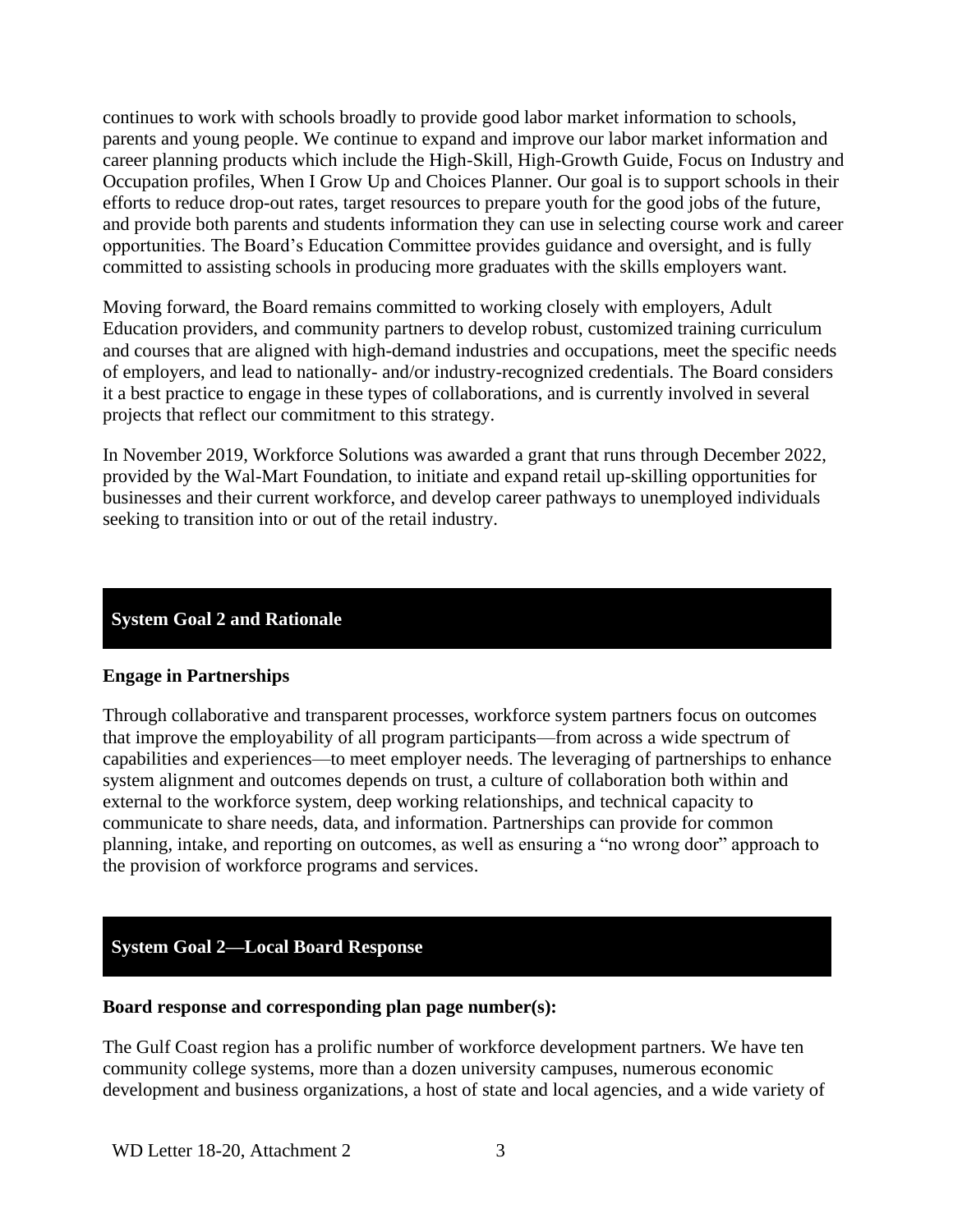community and faith-based organizations. Together, these institutions represent a rich infrastructure for the Gulf Coast workforce system.

With our partners, we provide a wide range of service to employer and individual customers. On the resident side, community and faith-based organizations provide mentoring, life skills training, adult basic education, English as a second language, childcare, transportation, and other work support service. Some of these organizations are paid vendors for our system while many others work informally with Workforce Solutions jointly assisting customers.

Our system-wide Navigators work to ensure that customers with disabilities are able to navigate the realm of finding employment on a level playing field by coordinating with Texas Workforce Solutions – Vocational Rehabilitation Services and other community organizations to promote awareness of disability related topics and much more.

In addition to working with our core partners, the Gulf Coast Workforce Board outreaches to local community partners to seek their input and collaboration on special projects in order to enhance our administration of the core programs. Over the past year the GCWB has seen success across a broad range of community-based projects. One example is our collaboration with the City of Houston's Re-entry program. The mission of the Community Re-Entry Network is to work in partnership with the community to assess, plan, and implement effective strategies to reduce recidivism, increase public safety, and successfully assist and support re-entry individuals in their transition in becoming productive, contributing members of the Houston community.

We work by securing work experience sites for up to ten weeks, wages up to \$12.00 hourly immediately upon return to the community. We also make sure the individuals are aware of available training to support their efforts in finding employment. We offer financial aid and workrelated support service to assist the individuals with needed clothing, transportation, training and certification/licenses to prepare for employment.

The Board has engaged in multiple partnerships – with industry associations, economic development organizations such as the Greater Houston Partnership, the United Way and its member agencies, the Homeless Coalition for Houston/Harris County, the Houston Food Bank, the Houston Housing Authority, and local governments – to leverage the resources available through Workforce Solutions for as many employers and individuals as possible.

# **System Goal 3 and Rationale**

## **Align System Elements**

By improving transitions, aligning programs, and ensuring portability and transferability, Texas improves access and the ability of all participants to complete programs of study, earn credentials, transition to further education, and gain critical employability skills. Texas employers are better positioned to find and hire the employees they need through an enhanced education and training pipeline.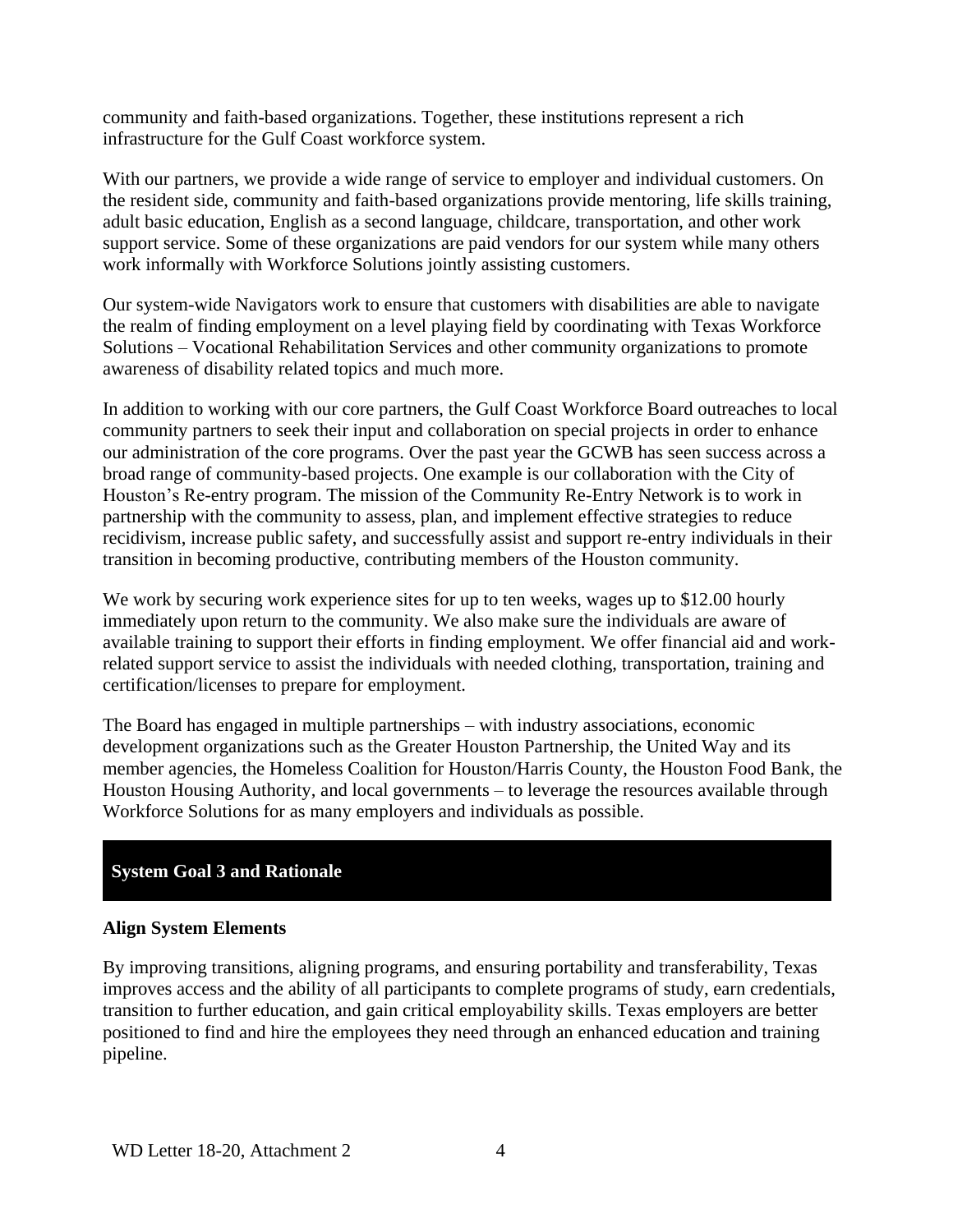## **System Goal 3—Local Board Response**

#### **Board response and corresponding plan page number(s):**

The Board is dedicated to aligning core programs in education and workforce to benefit employers and workforce development generally in the region. The Board has no difficulty identifying organizations interested in providing education and training service to meet employer needs. The region's ten community colleges, universities, and numerous private career schools are valuable partners.

The Board uses the Workforce Commission's online application and review process to maintain its list of approved vendors and educational programs. We provide information to organizations interested in becoming vendors at [https://www.wrksolutions.com/about-us/business](https://www.wrksolutions.com/about-us/business-opportunities/become-a-vendor)[opportunities/become-a-vendor.](https://www.wrksolutions.com/about-us/business-opportunities/become-a-vendor) Workforce Solutions financial aid payment office assists organizations who want to become part of our network of providers. Staff answer provider questions and assist them in completing the process.

One example of the Board's practice of aligning system elements is of our management of the Adult Education and Literacy program in the region. Serving as the grant recipient allows the Board to have stronger alignment of the education services to the needs of employers. Moving forward, the Board remains committed to working closely with employers, Adult Education providers, and community partners to develop robust, customized training curriculum and courses that are aligned with high-demand industries and occupations, meet the specific needs of employers, and lead to nationally- and/or industry-recognized credentials. To assist, the Board created the Education Opportunity Connector, an initiative intended to strengthen relationships and promote integration within our one-stop system. The Connector brings our career offices and adult education providers together through shared Workforce Solutions services.

The Gulf Coast Education Consortium served over 50,000 customers in ESL, Adult Basic and Secondary Education, Career Pathways and Transitions courses. Career Pathways course are uniquely designed to meet the workforce needs of employers and to enable customers to secure industry relevant certification and obtain or retain employment in in-demand occupations. These courses may involve integrated education and training (IET), which is concurrent enrollment of customers in Adult Education and workforce training, workplace literacy, or work-based training in collaboration with employers.

The Board is also committed to connecting customers to wrap-around support services and resources, provided either directly through the workforce system or through strategic partnerships with community-based organizations, to eliminate as many barriers as possible that may keep customers from successfully completing their course and transitioning into employment and/or postsecondary education. For example, the Board has two Student HireAbility Navigators who serve as resources in the region to support, expand, and enhance the provision of pre-employment transition services to students with disabilities who are in the early phases of preparing for transition to postsecondary education and employment.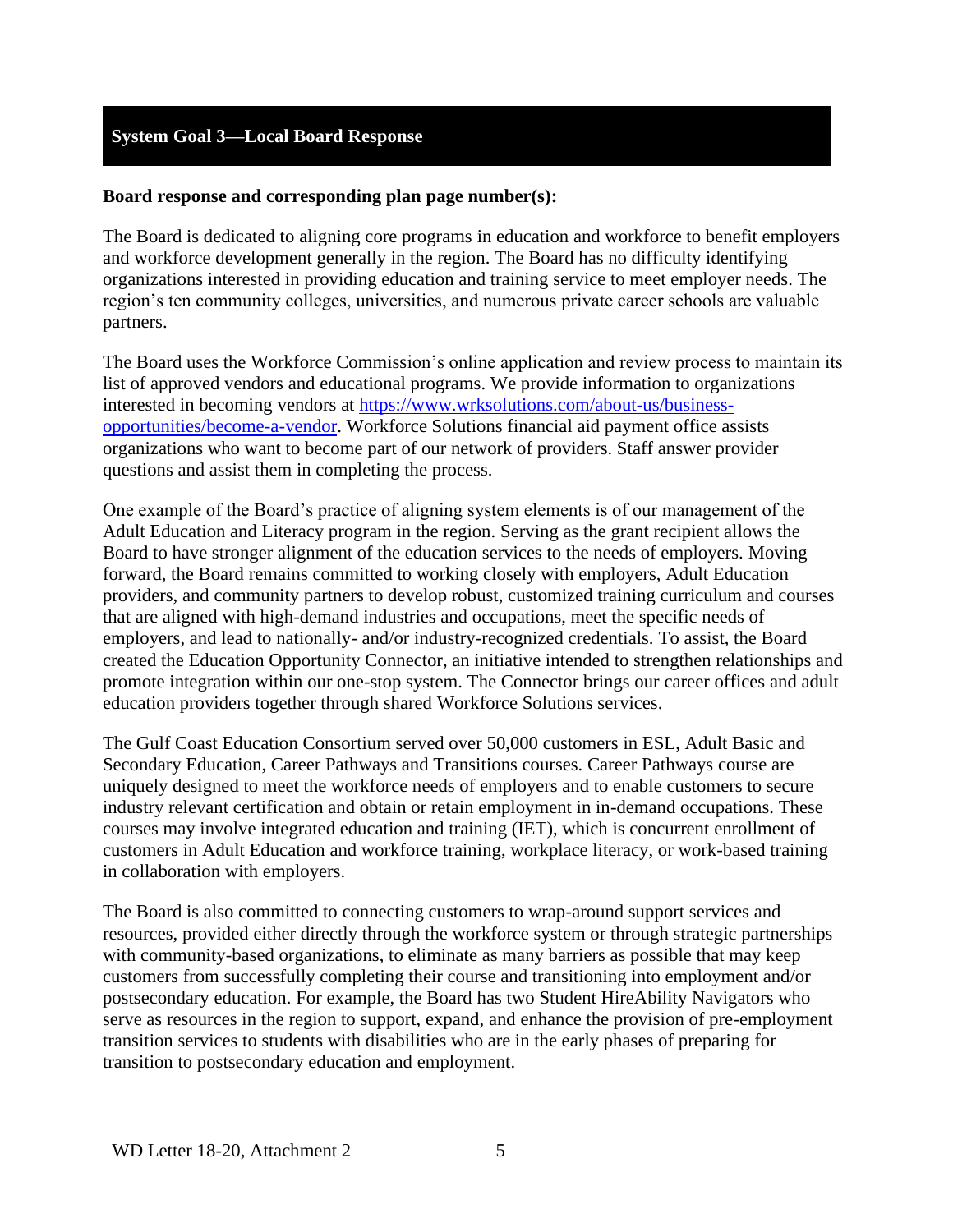### **Improve and Integrate Programs**

Accelerate employment and improve efficiencies through shared resources that can be leveraged to create new, relevant, and innovative opportunities that serve the needs of all stakeholders. By addressing high-priority programmatic needs through an integrated strategy, decision-making at the system, partner, and participant levels is improved and system service delivery is enhanced. The changing economic and educational landscapes provide opportunities to share relevant data through appropriate "push" mechanisms in an organized manner to key stakeholders who rely on information generated by system partners.

# **System Goal 4—Local Board Response**

#### **Board response and corresponding plan page number(s):**

Through the integrated workforce system in Texas, the Gulf Coast Workforce Board manages the WIOA core programs along with several additional programs administered by TWC. The Board will work with our partners carrying out core programs and other workforce development programs in the region to continue to support the strategy identified in the State Plan. In developing the local plan, the Board accounted for the regional economy, employers' current and projected human resource needs, and the current and future workforce. All of this information plays a part in shaping how we target investments to meet the needs of the labor market and its industries, employers and individuals.

The Gulf Coast Workforce Board recognizes the importance of using data to drive decisionmaking and has made availability and evaluation of data a key part of its strategic development and oversight processes and consumer education efforts.

The Gulf Coast Workforce Board has access to a number of state provided Labor Market Information and Career Exploration Services such as:

- Reality Check TexasRealityCheck.com [\(http://www.texasrealitycheck.com\)](http://www.texasrealitycheck.com/)
- Texas Career Check [\(https://texascareercheck.com/\)](https://texascareercheck.com/)
- Jobs Ya'll (https://jobsyall.com/)
- Texas Consumer Resource on Education and Workforce Statistics (Texas CREWS) TexasCREWS at [http://www.txcrews.org](http://www.txcrews.org/)
- Texas Labor Analysis Regional occupational Analysis Tool [\(https://texaslaboranalysis.com/\)](https://texaslaboranalysis.com/)
- Emerging and Evolving Occupations [\(https://lmci.state.tx.us/researchers/emerging.asp\)](https://lmci.state.tx.us/researchers/emerging.asp)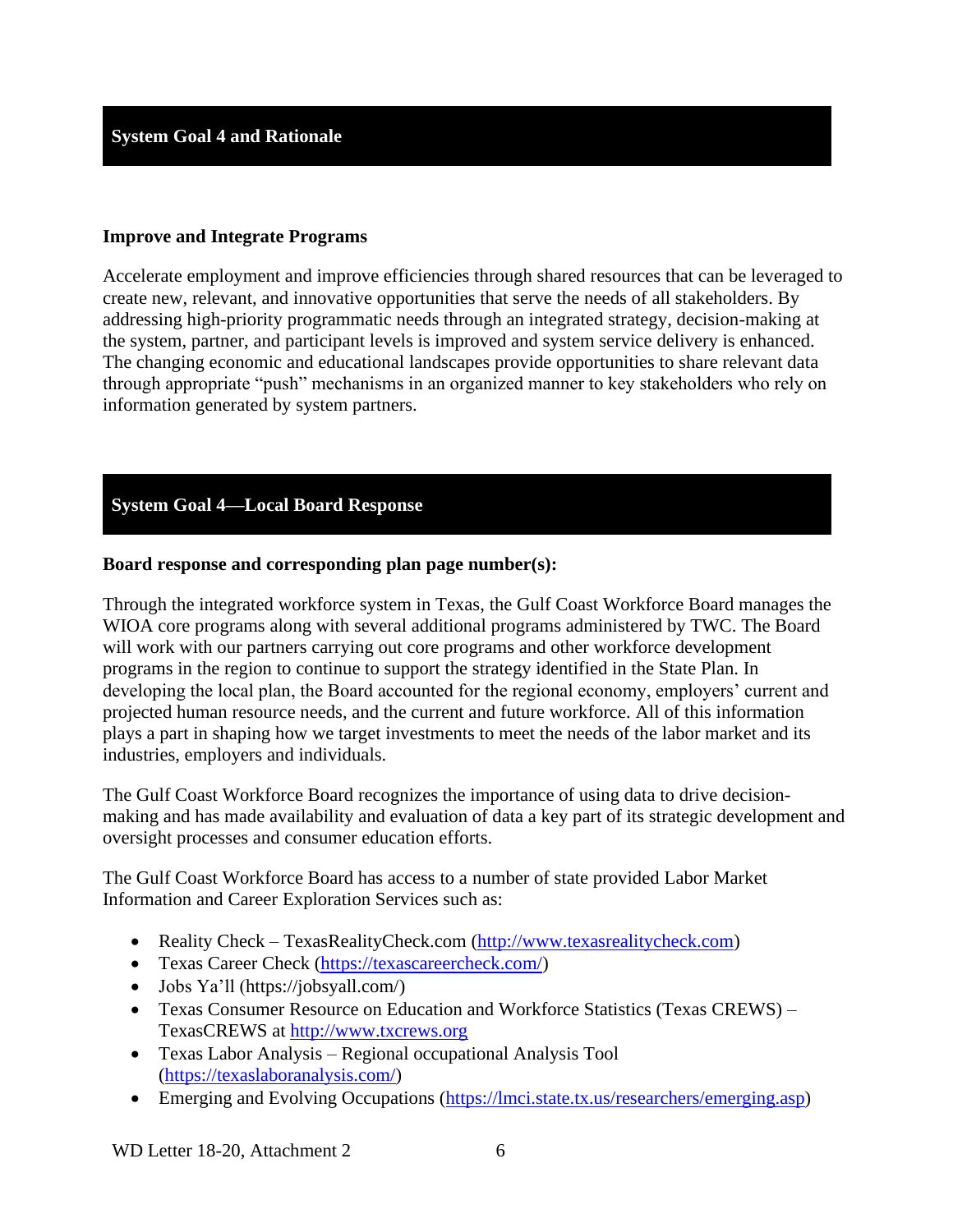The Board has worked to identify the workforce needs of businesses, job candidates, and workers in the workforce region using a combination of labor market intelligence (using the services listed above) and active participation of various partners and stakeholders. These needs are identified in three lists: 1) Targeted Industries, 2) Where the Jobs Are, and 3) High-Skill, High-Growth Occupations. The three lists are used to guide not only the Board's strategic investments, but also to help our residents build careers in industries and occupations with good prospects and higher wages. We use the High-Skill, High-Growth Occupations list to decide which occupations we will support with our education scholarship dollars.

Using these tools, we set the below goals for Workforce Solutions:

By 2021,

- 3,400 new jobs will be created as a direct result of Workforce Solutions partnering with other business organizations
- 67 percent of the new jobs created with employers in industries targeted by the Gulf Workforce Board as a direct result of Workforce Solutions' partnership efforts
- 45 percent of new jobs created with employers in high-skill, high-growth occupations targeted by the Gulf Coast Workforce Board as a result of Workforce Solutions' partnership efforts

As our system becomes more complex and fully integrated, we have become creative with how we share our data to our stakeholders, system partners, and customers. Some examples:

- Our employer and resident service staff have ongoing relationships with both our partners and customers. On the employer service side, business consultants, industry liaisons, and administrative staff maintain relationships with employers, economic development organizations staff, and schools. On the resident side, career office staff, particularly our greeters, resource room specialists, personal service representatives, financial aid specialist and employment counselors, work with residents to ensure they have access to all the services they want and need.
- The Gulf Coast Workforce Board has a Regional Team made up of Navigators and Facilitators that go out in to the community to reach populations that might not be served in a local career office. The Regional Team works with our partners to conduct communitybased job search seminars and workshops. These presentations are conducted outside the career office in schools, libraries, and a wide range of community-based organizations.
- Staff work with our vendor network to provide information about our service and system. Grants management staff work with many of our partners to ensure the system is working to maximize resources in the region and provide coordinated service to employers and individuals. Board staff provide support to partners in developing new projects and grant proposals. Staff work with partners to develop meaningful memoranda of understanding (MOU) by providing high quality labor market and information and guiding partners in the development of programs that are the best fit for the Region.